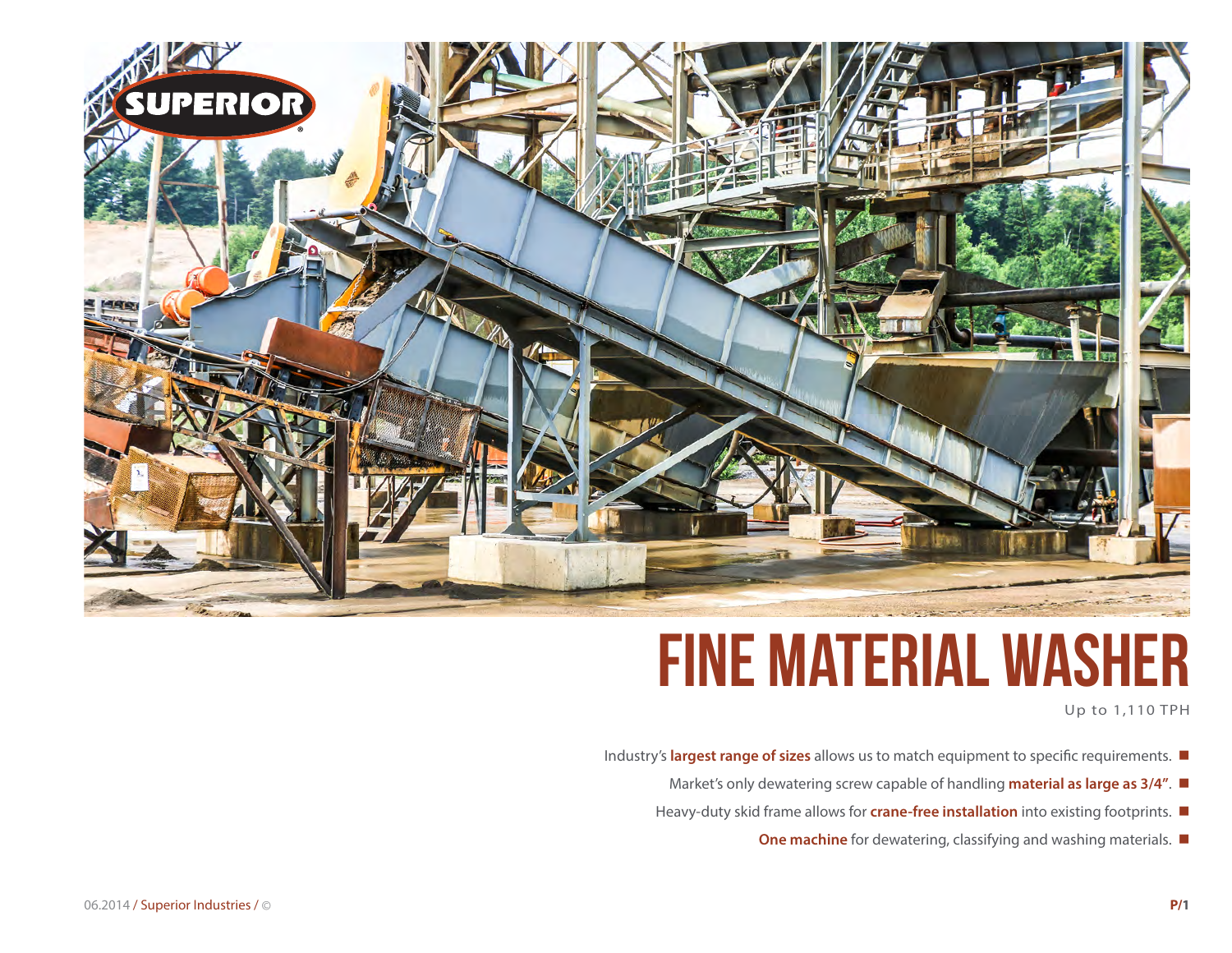### **FEATURES**



**SINGLE OR TWIN SCREWS**



### **DEWATERING SCREW**

- Single or twin models
- $\blacksquare$  Flights are protected with adjustable 1" thick rubber wear shoes
- Extended shaft and slinger protects lower bearing from water leakage

### **DRIVE SYSTEM**

■ Electrical 3-phase, 60Hz, 460V motor



**SLINGER PROTECTS LOWER BEARING CURVED BELLY PAN**



- Off-the-shelf, shaft-mounted gear reducer
- Belt and guarding

### **WASH BASIN**

- Flush back nozzle promotes efficient dewatering by removing stagnant sand near discharge
- $\blacksquare$  Adjustable weir plates level overflow water, maximizing retention of desirable fines





### **GUARDED DRIVE SYSTEM FLUSH-BACK NOZZLE LOAD ZONE BAFFLE SETTLES FINES**

- Baffle, located behind load zone, calms water for better retention of fines
- $\blacksquare$  Heavy-duty skid frame
- $\blacksquare$  Lifting points
- Drain for easy clean out
- Support legs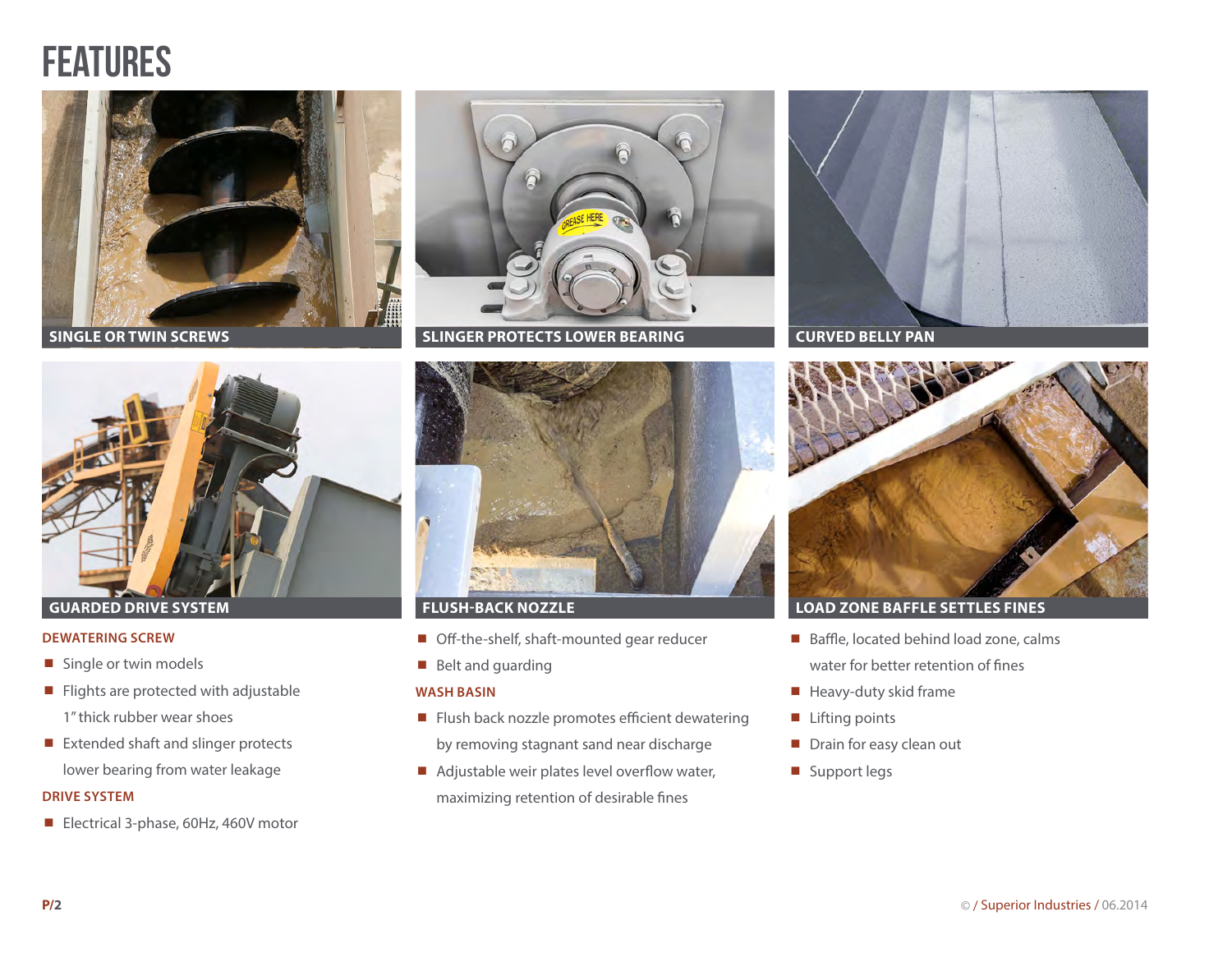### **OPTIONS**



- **DISCHARGE CHUTE**
- **HYDRAULIC DRIVE**



- **A532 WEAR SHOES**
- **URETHANE WEAR SHOES**



**PERSONAL SAFETY COVERS**

**GUARDING**

### in-stock parts



- **STAINLESS STEEL WEAR SLEEVE**
- **HEAVY-DUTY RUBBER LOWER SEAL**
- **HEAVY WALLED STEEL PIPE SHAFTS**
- **RUBBER WEAR SHOES**
- **A532 AND URETHANE WEAR SHOES**
- **BELLY PANS**
- LOWER BEARING RETROFIT KITS FOR **OTHER MANUFACTURERS' WASHERS**
- **ELECTRIC OR HYDRAULIC DRIVE COMPONENTS**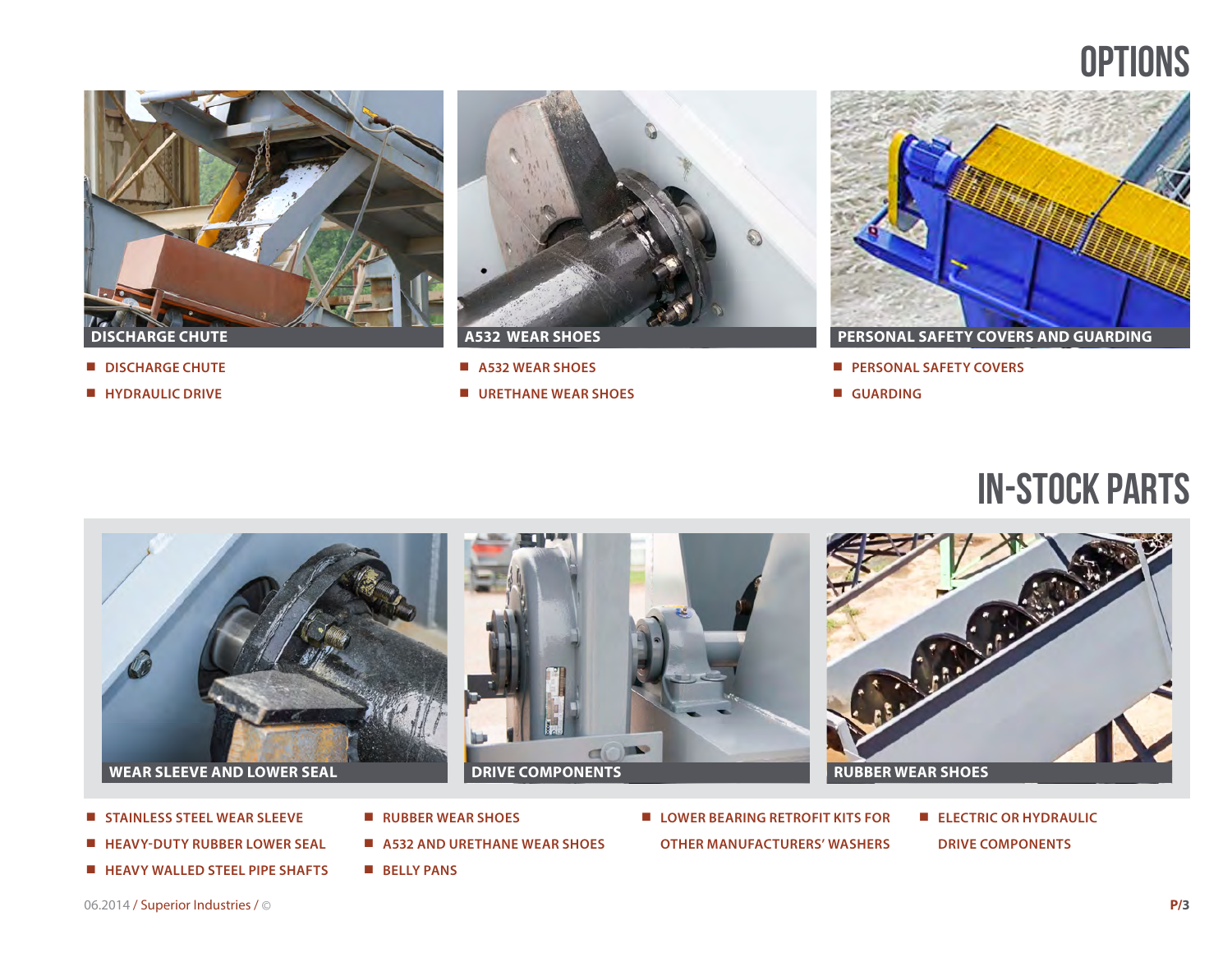## **SPECIFICATIONS**

| <b>FINE MATERIAL WASHER - SINGLE SCREW</b> |                    |                                 |                |             |                                                     |             |            |             |                        |
|--------------------------------------------|--------------------|---------------------------------|----------------|-------------|-----------------------------------------------------|-------------|------------|-------------|------------------------|
| Size<br>(mm x m)                           | <b>TPH</b><br>(MT) | Peripheral Screw<br>Speed (MPS) | <b>RPM</b>     | HP (kw)     | Overflow Water Capacity - gpm (m <sup>3</sup> /sec) |             |            | Discharge   | <b>Estimated Empty</b> |
|                                            |                    |                                 |                |             | 100M                                                | 150M        | 200M       | Weight (kg) | Weight (kg)            |
| 44" x 32'<br>$(1, 118 \times 10)$          | 175(159)           | 200(1.0)                        | 17             | 20(15.0)    |                                                     |             |            |             |                        |
|                                            | 130 (118)          | 150(0.8)                        | 14             | 15(11.0)    | 1,600(0.10)                                         | 750(0.04)   | 425 (0.02) | 240 (109)   | 16,340(7,412)          |
|                                            | 85(77)             | 100(0.5)                        | $9\,$          | 10(8.0)     |                                                     |             |            |             |                        |
| 48" x 35'<br>$(1,219 \times 11)$           | 275 (249)          | 200(1.0)                        | 15             | 30(22.0)    | 1,900(0.11)                                         | 950(0.05)   | 575(0.03)  | 350 (159)   | 25,000 (11,340)        |
|                                            | 210(191)           | 150(0.8)                        | $12$           | 25(19.0)    |                                                     |             |            |             |                        |
|                                            | 140(127)           | 100(0.5)                        | $\bf 8$        | 20(15.0)    |                                                     |             |            |             |                        |
| 54" x 35<br>$(1,372 \times 11)$            | 200(181)           | 200(1.0)                        | 16             | 25(19.0)    |                                                     |             |            |             |                        |
|                                            | 150(136)           | 150(0.8)                        | $12$           | 20(15.0)    | 1,700(0.10)                                         | 850(0.05)   | 450 (0.02) | 240 (109)   | 18,400 (8,346)         |
|                                            | 100(91)            | 100(0.5)                        | $\bf 8$        | 15(11.0)    |                                                     |             |            |             |                        |
| 60"x 35'<br>$(1,524 \times 11)$            | 340 (308)          | 200(1.0)                        | 14             | 40 (30.0)   |                                                     |             |            |             |                        |
|                                            | 255(231)           | 150(0.8)                        | 9              | 30(22.0)    | 2,200(0.13)                                         | 1,050(0.06) | 600(0.03)  | 350 (159)   | 27,500 (12,474)        |
|                                            | 170(154)           | 100(0.5)                        | $\overline{7}$ | 25(19.0)    |                                                     |             |            |             |                        |
| 66" x 35'<br>$(1,676 \times 11)$           | 400 (363)          | 200(1.0)                        | 13             | 50 $(37.0)$ |                                                     |             |            |             |                        |
|                                            | 300(272)           | 150(0.8)                        | 11             | 40(30.0)    | 2,400(0.15)                                         | 1,200(0.07) | 650 (0.04) | 350 (159)   | 29,160 (13,227)        |
|                                            | 200(181)           | 100 $(0.5)$                     | $\overline{7}$ | 30(22.0)    |                                                     |             |            |             |                        |
| 72" x 38'<br>$(1,829 \times 12)$           | 475 (431)          | 235(1.2)                        | 13             | 60(45.0)    |                                                     |             |            |             |                        |
|                                            | 360(327)           | 180(0.9)                        | $10\,$         | 50 $(37.0)$ | 2,600(0.16)                                         | 1,300(0.08) | 700(0.04)  | 450 (204)   | 31,880 (14,461)        |
|                                            | 240(218)           | 126(0.6)                        | $\overline{7}$ | 40(30.0)    |                                                     |             |            |             |                        |
| 84" x 38'<br>$(2, 134 \times 12)$          | 600(544)           | 260(1.3)                        | 11             | 75(56.0)    |                                                     |             |            |             |                        |
|                                            | 450 (408)          | 160(0.8)                        | $\bf 8$        | 60(45.0)    | 3,100(0.19)                                         | 1,600(0.10) | 850 (0.05) | 550 (227)   | 43,000 (19,504)        |
|                                            | 300(272)           | 110(0.6)                        | 5              | 50 $(37.0)$ |                                                     |             |            |             |                        |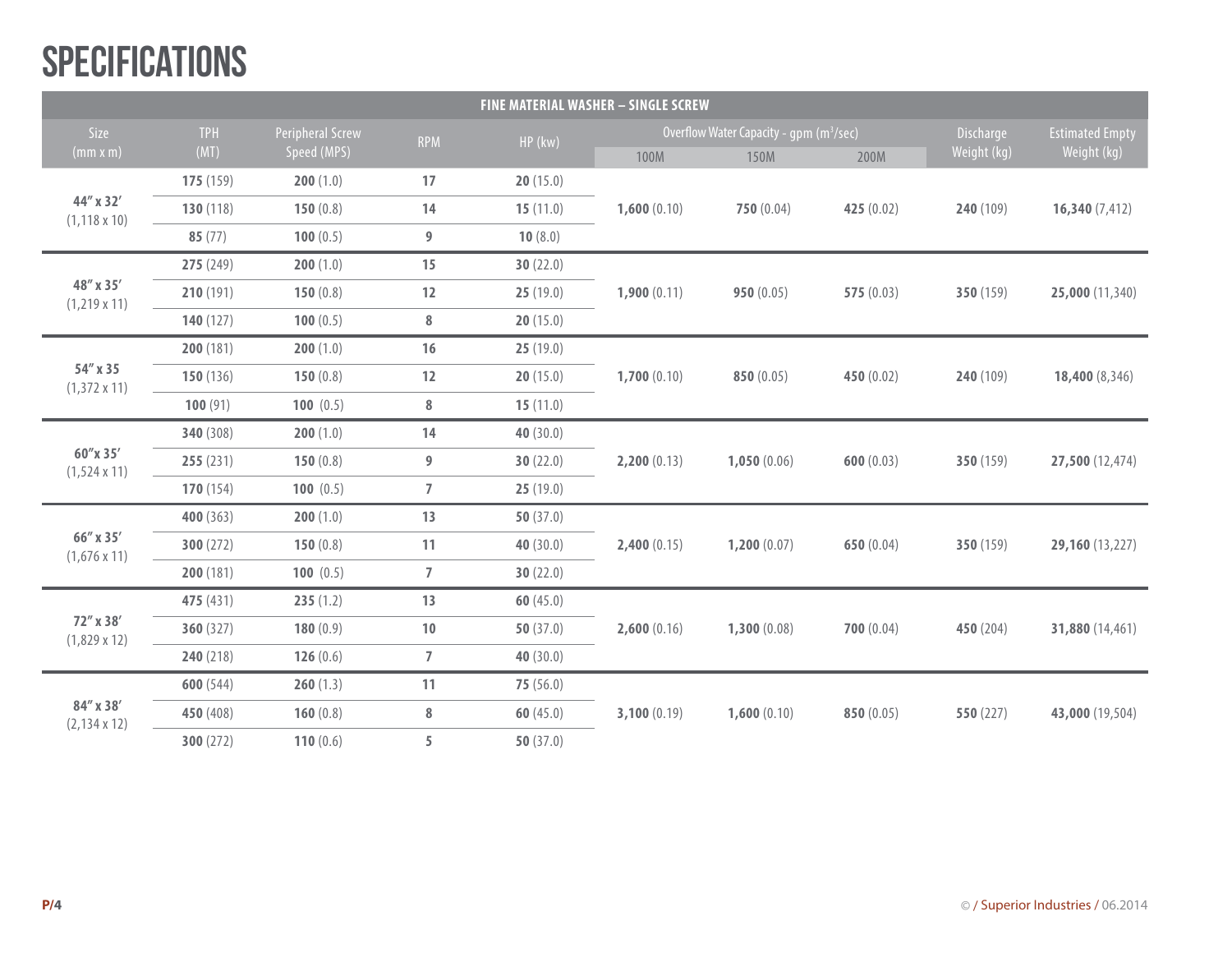## **SPECIFICATIONS**

| <b>FINE MATERIAL WASHER - TWIN SCREW</b> |             |                  |                |             |                                                     |             |             |                  |                        |  |
|------------------------------------------|-------------|------------------|----------------|-------------|-----------------------------------------------------|-------------|-------------|------------------|------------------------|--|
| Size                                     | <b>TPH</b>  | Peripheral Screw | <b>RPM</b>     | HP (KH)     | Overflow Water Capacity - qpm (m <sup>3</sup> /sec) |             |             | <b>Discharge</b> | <b>Estimated Empty</b> |  |
| (mm x m)                                 | (MT)        | Speed (MPS)      |                |             | 100M                                                | 150M        | 200M        | Weight (kg)      | Weight (kg)            |  |
| 44"x 32'<br>$(1, 118 \times 10)$         | 350 (318)   | 200(1.0)         | 17             | (2)20(15.0) |                                                     |             |             |                  |                        |  |
|                                          | 260(236)    | 150 $(0.8)$      | 14             | (2)15(11.0) | 2,800(0.17)                                         | 1,400(0.08) | 675(0.04)   | 350 (159)        | 30,000 (13,608)        |  |
|                                          | 170(154)    | 100 $(0.5)$      | 9              | (2)10(7.0)  |                                                     |             |             |                  |                        |  |
| 48"x 35'<br>$(1,219 \times 11)$          | 400 (363)   | 200(1.0)         | 16             | (2)25(19.0) | 3,000(0.18)                                         | 1,450(0.09) | 750(0.04)   | 380 (172)        | 40,000 (18,144)        |  |
|                                          | 300(272)    | 150 $(0.8)$      | $12\,$         | (2)20(15.0) |                                                     |             |             |                  |                        |  |
|                                          | 200(181)    | 100(0.5)         | $\bf 8$        | (2)15(11.0) |                                                     |             |             |                  |                        |  |
| 54"x 35'<br>$(1,372 \times 11)$          | 550 (499)   | 200(1.0)         | 15             | (2)30(22.0) |                                                     |             |             |                  |                        |  |
|                                          | 412 (374)   | 150 $(0.8)$      | 12             | (2)25(19.0) | 3,500(0.22)                                         | 1,750(0.11) | 950(0.05)   | 480 (218)        | 48,000 (21,772)        |  |
|                                          | 275(250)    | 100 $(0.5)$      | 8              | (2)20(15.0) |                                                     |             |             |                  |                        |  |
| 60"x 35'<br>$(1,524 \times 11)$          | 680 (617)   | 200(1.0)         | 14             | (2)40(30.0) |                                                     |             |             |                  |                        |  |
|                                          | 510(463)    | 150 $(0.8)$      | 9              | (2)30(22.0) | 3,700(0.23)                                         | 1,800(0.11) | 975(0.06)   | 580(263)         | 60,000(27,216)         |  |
|                                          | 340 (308)   | 100(0.5)         | $\overline{7}$ | (2)25(19.0) |                                                     |             |             |                  |                        |  |
| 66"x 35'<br>$(1,676 \times 11)$          | 800 (726)   | 200(1.0)         | 13             | (2)50(37.0) | 4,000(0.25)                                         | 2,000(0.12) | 1,200(0.75) | 650(295)         | 62,000 (28,123)        |  |
|                                          | 600(544)    | 150 $(0.8)$      | 11             | (2)40(30.0) |                                                     |             |             |                  |                        |  |
|                                          | 400 $(363)$ | 100 $(0.5)$      | $\overline{7}$ | (2)30(22.0) |                                                     |             |             |                  |                        |  |
| 72"x 38'<br>$(1,829 \times 12)$          | 950 (862)   | 235(1.2)         | 13             | (2)60(45.0) |                                                     |             |             |                  |                        |  |
|                                          | 710(644)    | 180 $(0.9)$      | $10\,$         | (2)50(37.0) | 4,500(0.28)                                         | 2,200(0.13) | 1,250(0.07) | 750(340)         | 64,500 (29,257)        |  |
|                                          | 475 (431)   | 126(0.6)         | $\overline{7}$ | (2)40(30.0) |                                                     |             |             |                  |                        |  |
| 84"x 38'<br>$(2, 134 \times 12)$         | 1,100 (998) | 224(1.1)         | 12             | (2)75(56.0) |                                                     |             |             |                  |                        |  |
|                                          | 825 (748)   | 180 $(0.9)$      | 9              | (2)60(45.0) | 4,800(0.30)                                         | 2,500(0.15) | 1,350(0.08) | 850 (386)        | 70,500 (31,978)        |  |
|                                          | 550 (499)   | 120(0.6)         | 6              | (2)50(37.0) |                                                     |             |             |                  |                        |  |